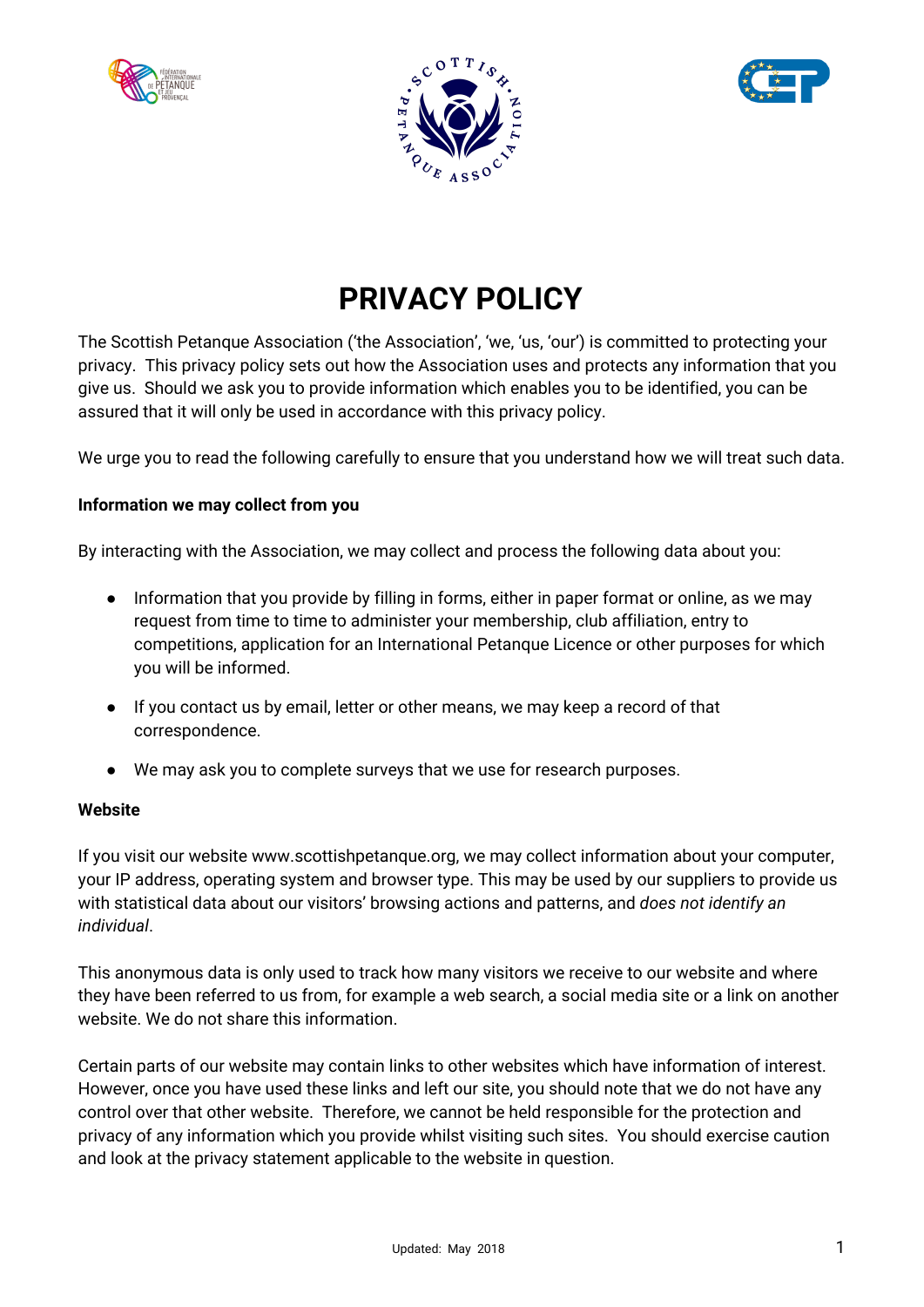





#### **Where we store your personal data**

Data in electronic form may be transferred to, and stored at, a destination outside the European Economic Area (EEA). It may also be processed by staff working outside the EEA who works for one of our suppliers. Such staff may be involved in, for example, the provision of support services necessary for our functions.

By submitting your personal data you agree to this transfer, storing or processing. We will take all steps reasonably necessary to ensure that your data is treated securely and in accordance with this privacy policy.

All of the personal information you provide to us is stored on either:

- Encrypted, secure servers.
- Computer or portable device hard drives that are password protected, or protected by some other secure means.
- In the case of paper files, in lockable premises when not in transit. Data in paper format is kept to a bare minimum and converted to electronic media (scanned) or destroyed (shredded) when practical.

Where you have chosen a password to access certain systems we use to gather your data, you are responsible for keeping your password(s) confidential.

Unfortunately, the transmission of information via the internet is not completely secure and we cannot guarantee the security of any data transmitted to us in this way. You therefore transmit data to us at your own risk and you should ensure you use appropriate anti-virus and anti-malware software on your computer or device.

We do not store financial details.

Your data will not be stored for longer than necessary.

#### **Using your information**

We may use the information held about you in the following ways:

● To maintain our organisational records and databases.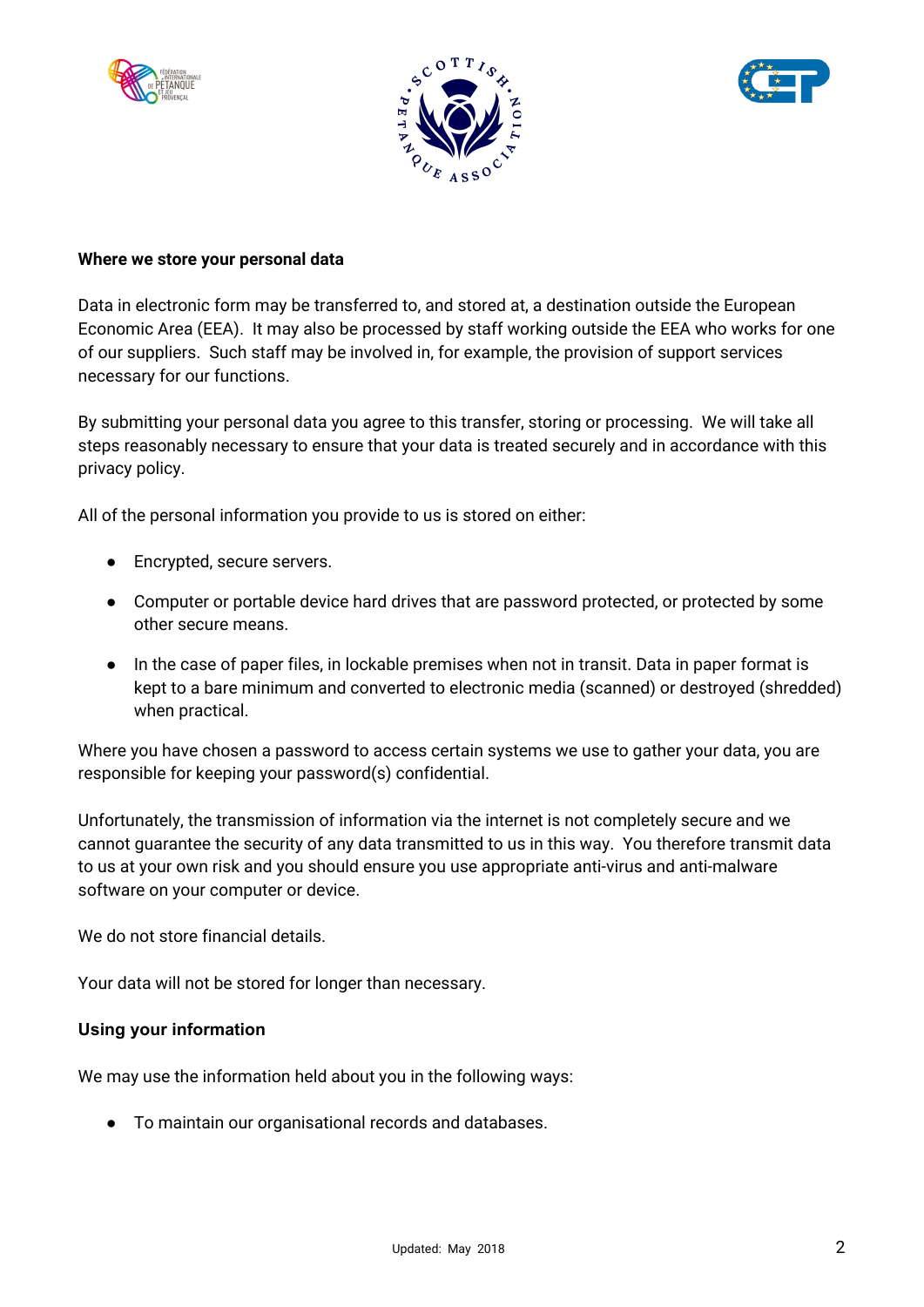





- To administer your membership of the Association, your participation in events and competitions, to provide you with an International Petanque Licence and to communicate with you about these matters.
- To gather anonymous information and statistics about our membership.
- To conduct surveys.

From time to time we may also send you information about activities or services that we feel may be of interest to you, including open competitions, news or other matters that are not necessarily related to your membership. We will only send you this information if you (or a parent or guardian in the case of a minor) give us your consent to do so and you can ask us to stop sending you this information at any time by emailing membership@scottishpetanque.org or by changing your own preferences in the Licence Database if you have an International Petanque Licence.

From time to time we may publish photographs of you anonymously on our website, social media or in newsletters or newspaper articles for publicity and marketing purposes. This may include large group photographs or general photographs of you playing petanque or attending one of our events. You can ask us not to use anonymous photographs of you (or your child in the case of a minor) in this way at any time by emailing membership@scottishpetanque.org

## **Using your biometric information**

If your photograph and name are published online or in print in such a way that they could be used to identify you, this is known as 'biometric' data. We will only publish your information in this way with your consent (or the consent of parents or guardians in the case of a minor). You can withdraw your consent at any time by emailing membership@scottishpetanque.org or by changing your own preferences in the Licence Database if you have an International Petanque Licence.

#### **Sharing your information**

We may disclose your information to the following third parties:

- Other petanque Federations, Confederations or Governing Bodies, in respect of your participation in competitions (for example to register entry) or as a result of disciplinary action.
- Any party if we are required to do so under any legal obligation.

We will not disclose more information than necessary. If we need to share your data for any other reason, we will only do so with your consent.